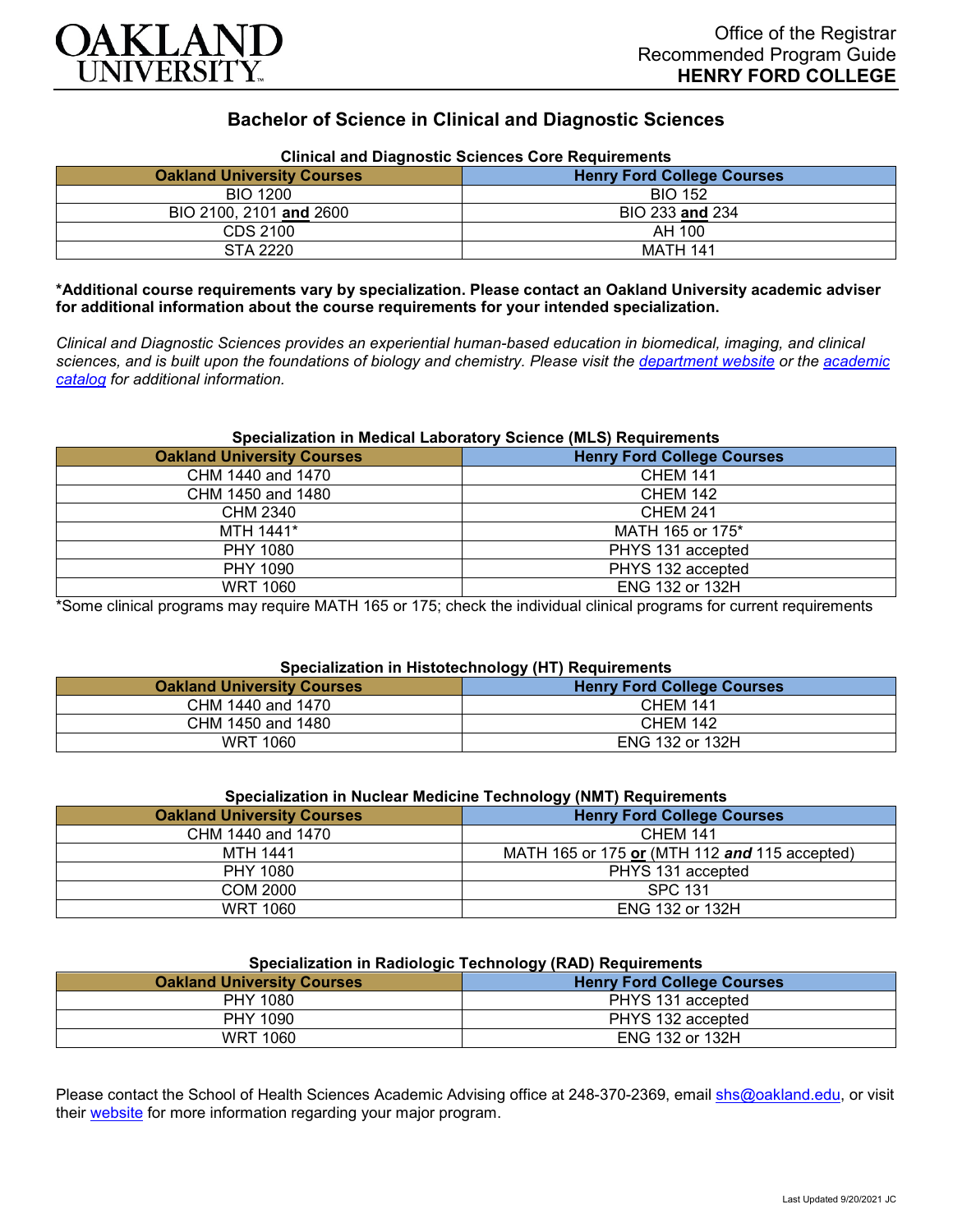

# **Bachelor of Science in Clinical and Diagnostic Sciences**

| Clinical and Diagnostic Sciences Core Requirements |                                   |
|----------------------------------------------------|-----------------------------------|
| <b>Oakland University Courses</b>                  | <b>Henry Ford College Courses</b> |
| <b>BIO 1200</b>                                    | <b>BIO 152</b>                    |
| BIO 2100, 2101 and 2600                            | BIO 233 and 234                   |
| CDS 2100                                           | AH 100                            |
| STA 2220                                           | <b>MATH 141</b>                   |

**Clinical and Diagnostic Sciences Core Requirements**

**\*Additional course requirements vary by specialization. Please contact an Oakland University academic adviser for additional information about the course requirements for your intended specialization.**

*Clinical and Diagnostic Sciences provides an experiential human-based education in biomedical, imaging, and clinical sciences, and is built upon the foundations of biology and chemistry. Please visit the [department website](https://www.oakland.edu/shs/clinical-and-diagnostic-sciences/) or the [academic](http://catalog.oakland.edu/preview_program.php?catoid=53&poid=8663)  [catalog](http://catalog.oakland.edu/preview_program.php?catoid=53&poid=8663) for additional information.*

**Specialization in Pre-Clinical Professions (Medicine, Dentistry, Optometry, Veterinary Medicine) Requirements**

| <b>Oakland University Courses</b>               | <b>Henry Ford College Courses</b>                 |
|-------------------------------------------------|---------------------------------------------------|
| CHM 1440 and 1470                               | <b>CHEM 141</b>                                   |
| CHM 1450 and 1480                               | <b>CHEM 142</b>                                   |
| <b>CHM 2340</b>                                 | <b>CHEM 241</b>                                   |
| <b>CHM 2350</b>                                 | <b>CHEM 242</b>                                   |
| CHM 2370                                        | CHEM 243 or 244                                   |
| PHY 1010 and 1100                               | <b>PHYS 131</b>                                   |
| PHY 1020 and 1110                               | <b>PHYS 132</b>                                   |
| WRT 1060                                        | <b>ENG 132 or 132H</b>                            |
|                                                 | AH 151; (BIO 270 or HPE 270);                     |
| Elective Credits (more options available at OU) | ENG (131, 131A, 131E, or 131H); HPE (158 or 253); |
|                                                 | MATH (165 or 175); MATH 180; PSY 253              |

| <b>Specialization in Pre-Pharmacy Requirements</b> |                                   |
|----------------------------------------------------|-----------------------------------|
| <b>Oakland University Courses</b>                  | <b>Henry Ford College Courses</b> |
| CHM 1440 and 1470                                  | <b>CHEM 141</b>                   |
| CHM 1450 and 1480                                  | <b>CHEM 142</b>                   |
| CHM 2340                                           | <b>CHEM 241</b>                   |
| CHM 2350                                           | <b>CHEM 242</b>                   |
| <b>CHM 2370</b>                                    | CHEM 243 or 244                   |
| MTH 1554                                           | <b>MATH 180</b>                   |
| PHY 1010 and 1100                                  | <b>PHYS 131</b>                   |
| <b>WRT 1060</b>                                    | ENG 132 or 132H                   |

| Specialization in Pre-Physician Assistant Requirements |                                           |
|--------------------------------------------------------|-------------------------------------------|
| <b>Oakland University Courses</b>                      | <b>Henry Ford College Courses</b>         |
| <b>BIO 1201</b>                                        | Satisfied by completing (BIO 150 and 152) |
| CHM 1440 and 1470                                      | <b>CHEM 141</b>                           |
| CHM 1450 and 1480                                      | <b>CHEM 142</b>                           |
| CHM 2340                                               | <b>CHEM 241</b>                           |
| NTR 2500                                               | HPE 158 or 253                            |
| PHY 1010 and 1100                                      | <b>PHYS 131</b>                           |
| <b>PSY 1000</b>                                        | <b>PSY 131</b>                            |
| <b>PSY 2250</b>                                        | <b>PSY 253</b>                            |
| Elective Credits (more options available at OU)        | AH 151                                    |
| <b>WRT 1060</b>                                        | <b>ENG 132 or 132H</b>                    |

Please contact the School of Health Sciences Academic Advising office at 248-370-2369, email [shs@oakland.edu,](mailto:shs@oakland.edu) or visit their [website](http://www.oakland.edu/shs/advising) for more information regarding your major program.